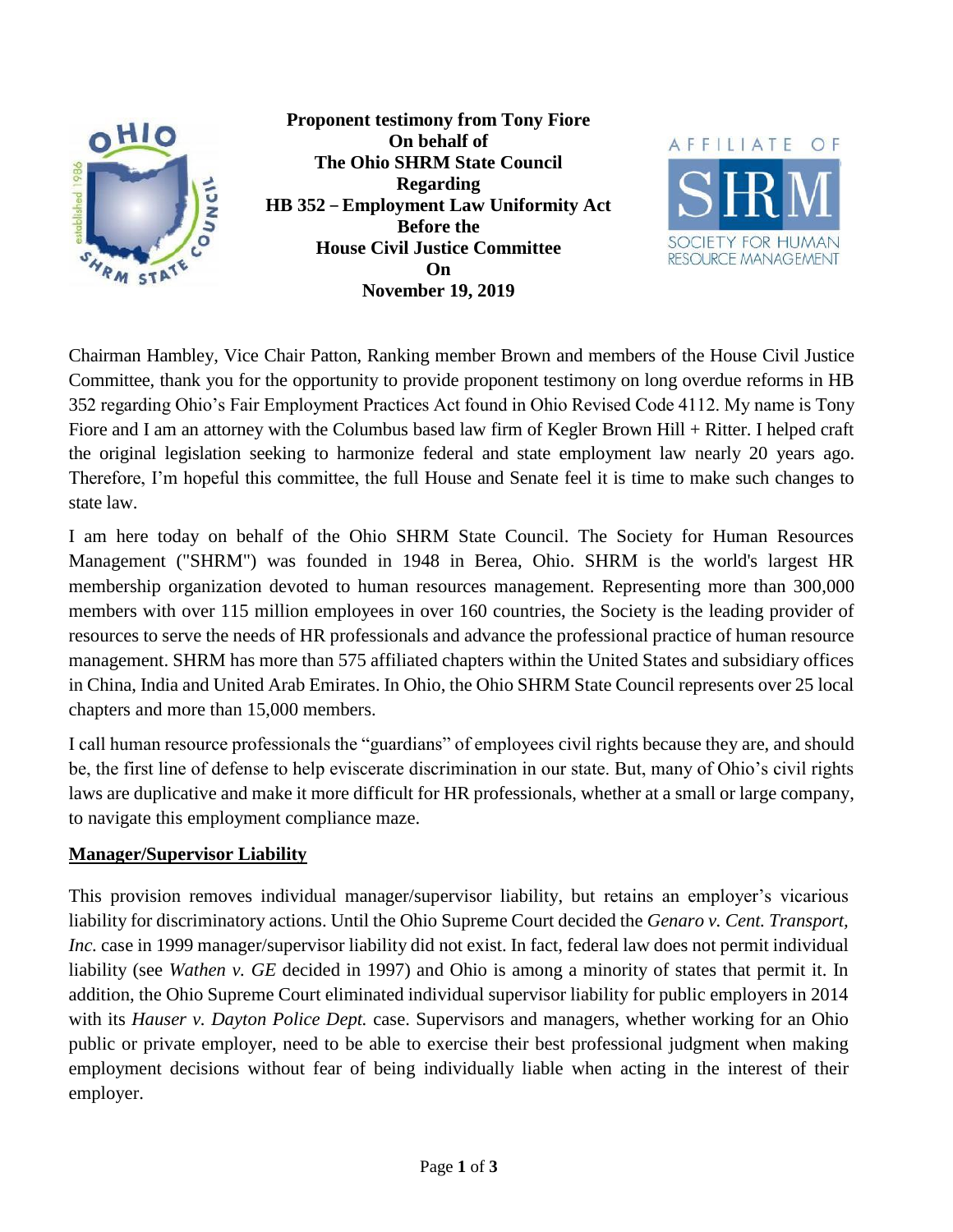The exception to this provision permits a person to exhaust administrative remedies, but then file a lawsuit alleging that a person other than the employer retaliated against the person for exercising legal protections against unlawful discriminatory practices related to employment or aided and abetted an unlawful discriminatory practice relating to employment.

## **Statute of Limitations**

Ohio has maintained the longest statute of limitations in the nation for filing employment discrimination claims for over 20 years. The Ohio Supreme Court set a 6-year timeframe for filing such claims in the *Cosgrove v. Williamsburg of Cincinnati Management Company, Inc.* case decided in 1994. But, in deciding the Cosgrove case the Court directed the General Assembly to clarify the statute of limitations.

HB 352 requires a charge to be filed with the Ohio Civil Rights Commission (OCRC) within 2 years after the alleged unlawful discriminatory practice relating to employment was committed. This effectively extends Ohio's statute of limitations for filing charges with the OCRC from 180 days to 2 years for all charges. By way of comparison, the statute of limitations to file a charge with the Equal Employment Opportunity Commission (EEOC) is 300 days. In addition, many states require a one or two year statute of limitation for filing an employment discrimination claim.

This process would require all state claims to be filed first with the OCRC. If someone wants their day in court they can request a "right to sue" letter. Otherwise they can exhaust administrative remedies at the OCRC. This process would provide the OCRC the ability to track and tell us all how many allegations of discrimination are occurring in Ohio – something they cannot do under current law due to the opportunity to file an allegation of discrimination directly to the courts and no requirement on the courts to tell them what has been filed around the state.

The bill also requires lawsuits based on federal anti-discrimination laws, other than under 1981 claims, be brought within two years after the cause of action accrues.

In Ohio the first time an employer may be aware of an allegation of discrimination may be when a civil suit is filed in court and it receives a nice date stamped notice of the filing. As under federal law and some other states the process should first be reported directly to the employer to address any allegations of discrimination, then to the administrative agency (EEOC or OCRC) for exhaustion of remedies, then to court if other remedies have failed. This process and these timeframes are fair to both employers and employees.

## **Age Discrimination**

HB 352 brings age discrimination claims in line with every other type of discrimination claim regarding the filing of a claim, remedies available and statute of limitations. Under current law, a person alleging age discrimination has three avenues to file a lawsuit. This provision ensures that there is consistency and equal protection among protected classes of employees. It also makes Ohio law less cumbersome for HR professionals to navigate.